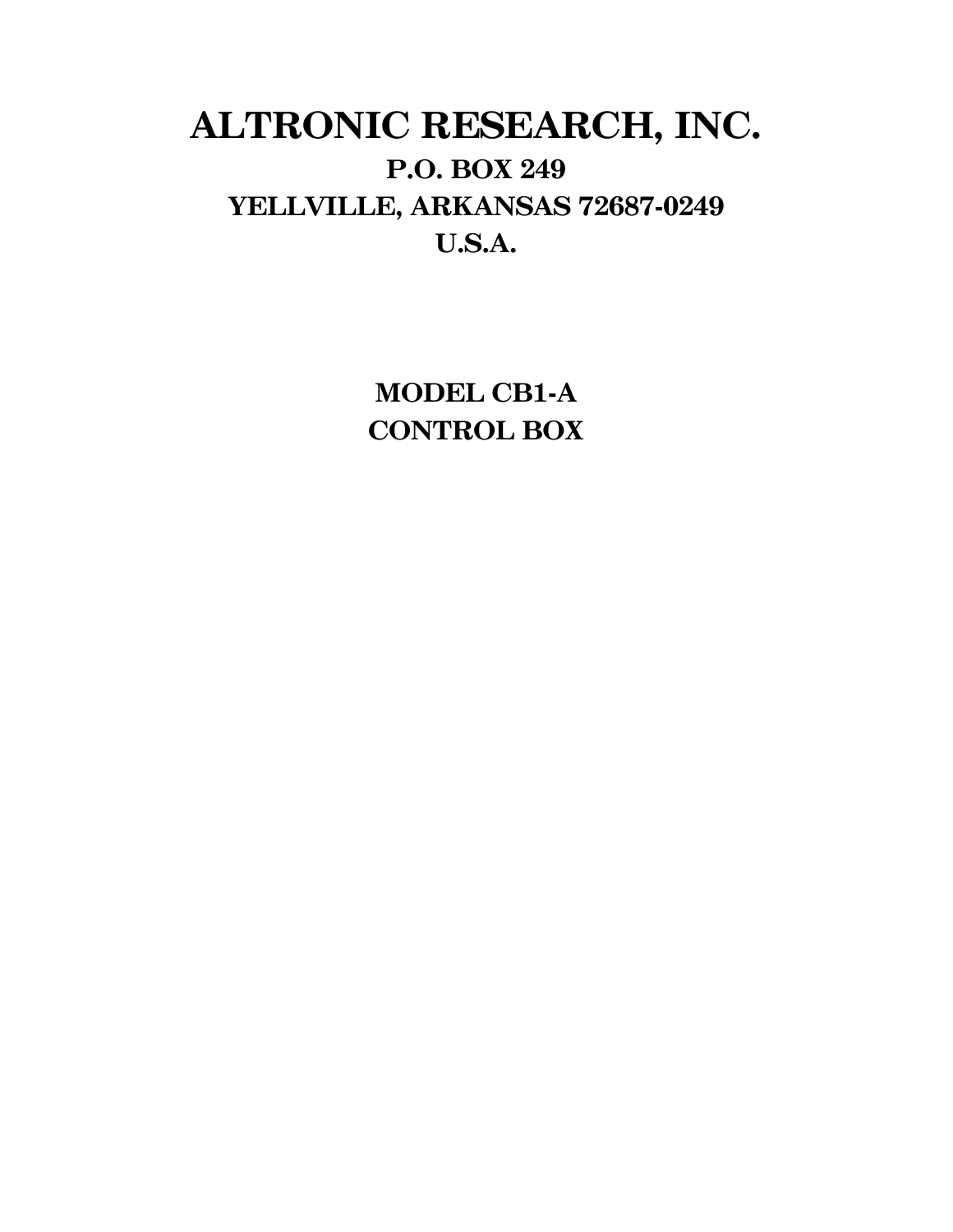

# **MODEL CB1-A CONTROL BOX**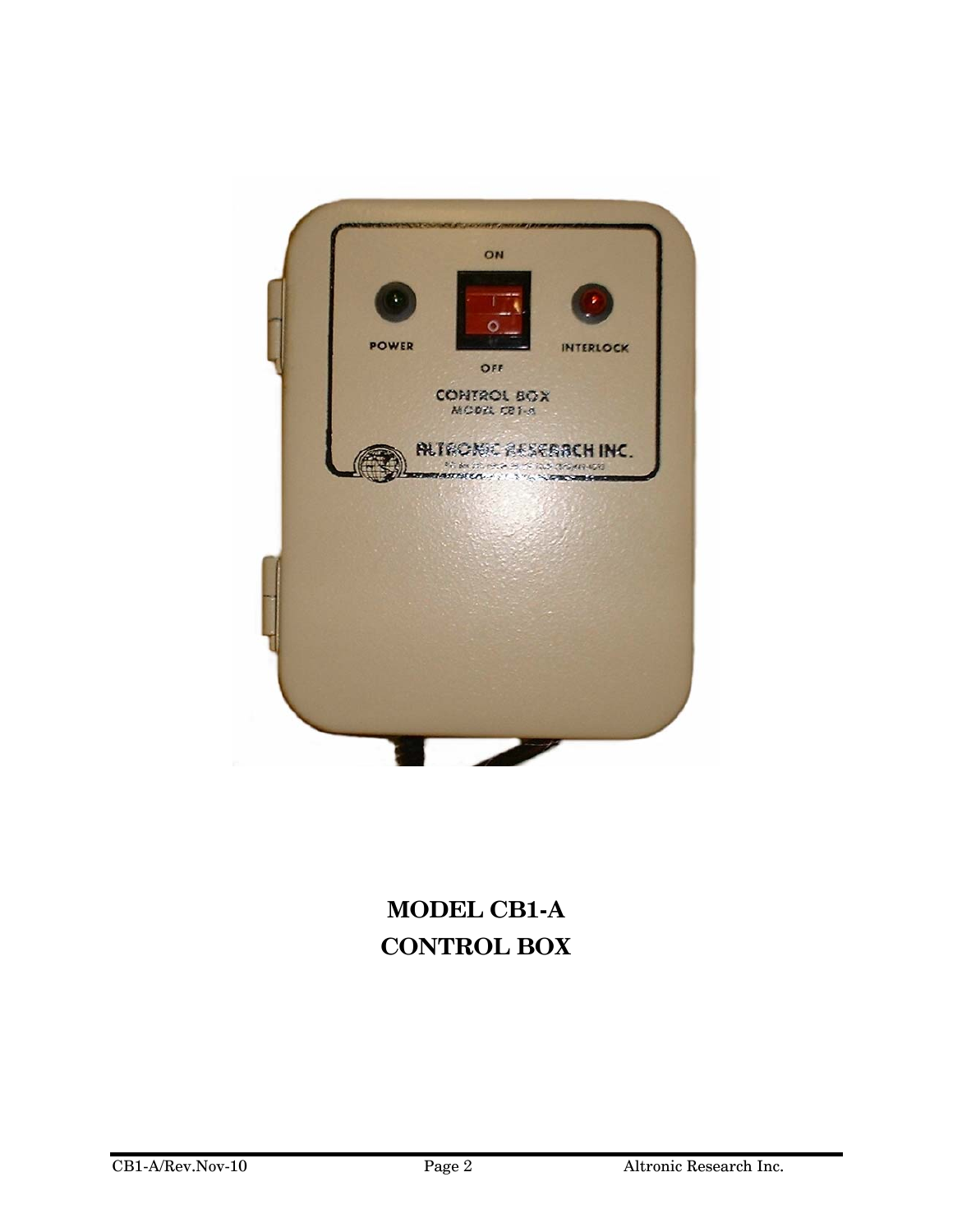# **LIMITED WARRANTY**

We take pride in manufacturing products of the highest quality and we warrant them to the original purchaser to be free from defects in material and workmanship for the period of one year from date of invoice. Additionally, products of our manufacture repaired by us are warranted against defects in material and workmanship for a period of 90 days from date of invoice, with the provisions described herein.

Should a product, or a portion of a product of our manufacture prove faulty, in material or workmanship, during the life of this warranty, we hereby obligate ourselves, at our own discretion, to repair or replace such portions of the product as required to remedy such defect. If, in our judgment, such repair or replacement fails to be a satisfactory solution, our limit of obligation shall be no more than full refund of the purchase price.

This warranty is limited to products of our own manufacture. Equipment and components originating from other manufacturers are warranted only to the limits of that manufacturer's warranty to us. Furthermore, we shall not be liable for any injury, loss or damage, direct or consequential, arising out of the use, or misuse (by operation above rated capacities, repairs not made by us, or any misapplication) of the equipment. Before using, the user shall determine the suitability of the product for the intended use; and the user assumes all risk and liability whatsoever in connection therewith.

The foregoing is the only warranty of Altronic Research Incorporated and is in lieu of all other warranties expressed or implied.

Warranty returns shall first be authorized by the Customer Service Department and shall be shipped prepaid. **Warranty does not cover freight charges.**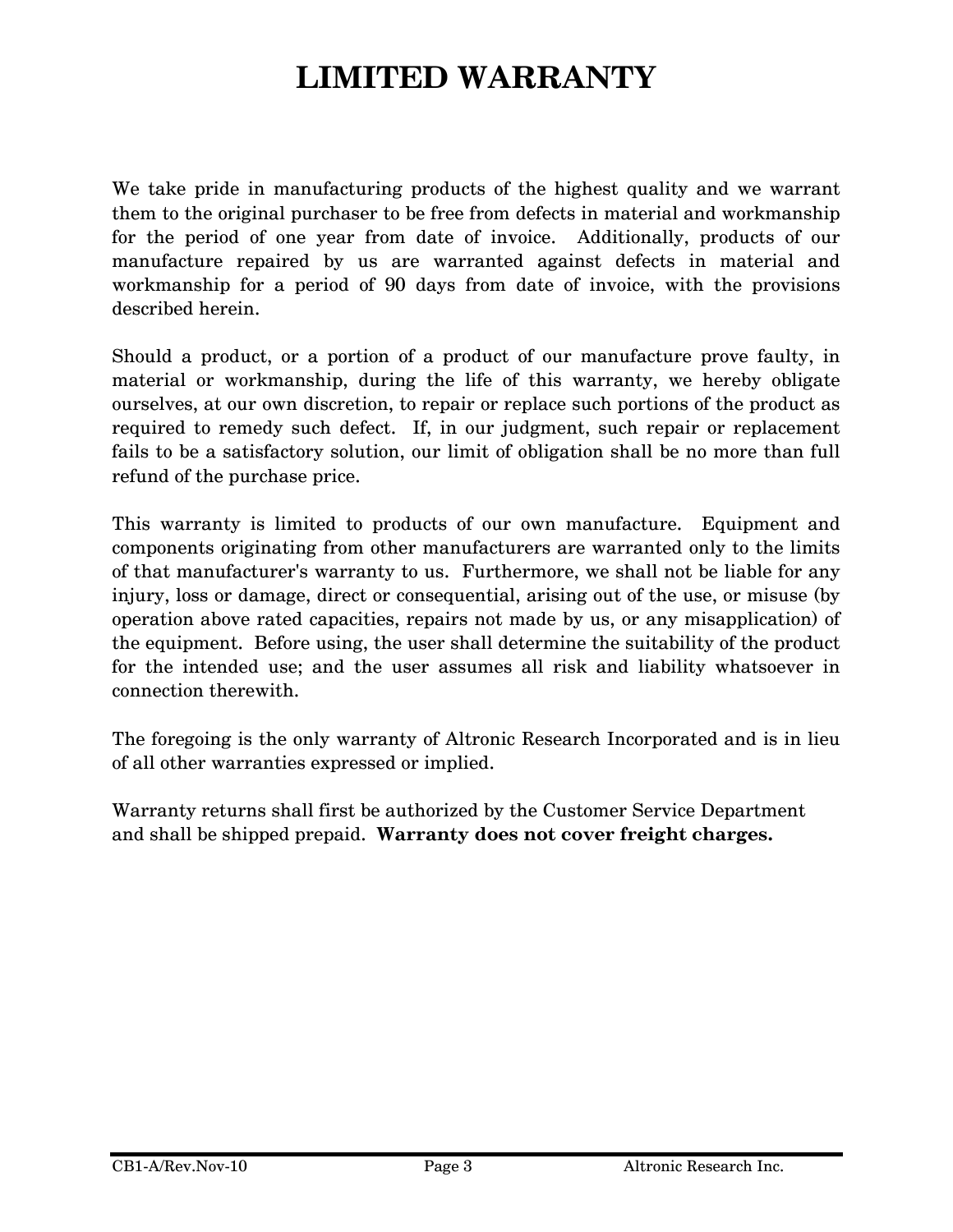# **TABLE OF CONTENTS**

#### **MODEL CB1-A**

#### **SECTION** PAGE

| I.   |                                         | Description and Leading Particulars |  |
|------|-----------------------------------------|-------------------------------------|--|
|      |                                         |                                     |  |
|      |                                         |                                     |  |
|      |                                         |                                     |  |
|      |                                         |                                     |  |
|      |                                         |                                     |  |
|      |                                         |                                     |  |
|      |                                         |                                     |  |
|      |                                         |                                     |  |
| II.  | <b>Test Equipment and Special Tools</b> |                                     |  |
|      |                                         |                                     |  |
|      |                                         |                                     |  |
| III. | Preparation for Use and Reshipment      |                                     |  |
|      |                                         |                                     |  |
|      |                                         |                                     |  |
|      |                                         |                                     |  |
|      |                                         |                                     |  |
|      |                                         |                                     |  |
| IV.  | Diagrams                                |                                     |  |
|      |                                         |                                     |  |
|      |                                         |                                     |  |
|      |                                         |                                     |  |
| V.   | List of Illustrations                   |                                     |  |
|      |                                         |                                     |  |
|      |                                         |                                     |  |
|      |                                         |                                     |  |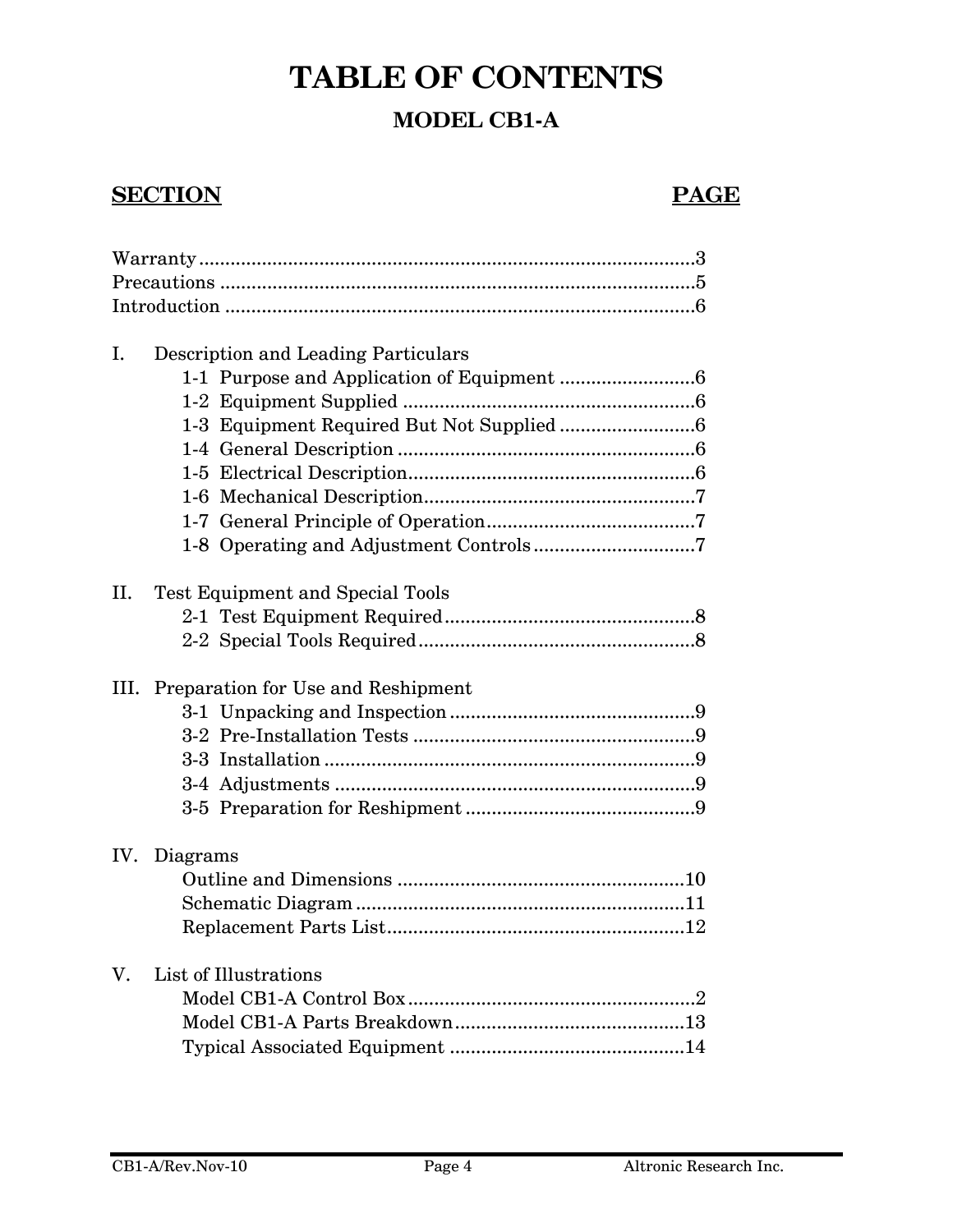# **PRECAUTIONS**

#### **WARNING**<sub>20</sub>

**Do not attempt any service or parts replacement without first disconnecting all AC power. Failure to do so may result in possibly serious or** *fatal electrical shock***. Service must only be performed by qualified personnel.** 

#### **WARNING**

**Do not apply any RF power before transmitter interlock has been connected and operational. Failure to do so may result in damage to equipment and/or injury to personnel.**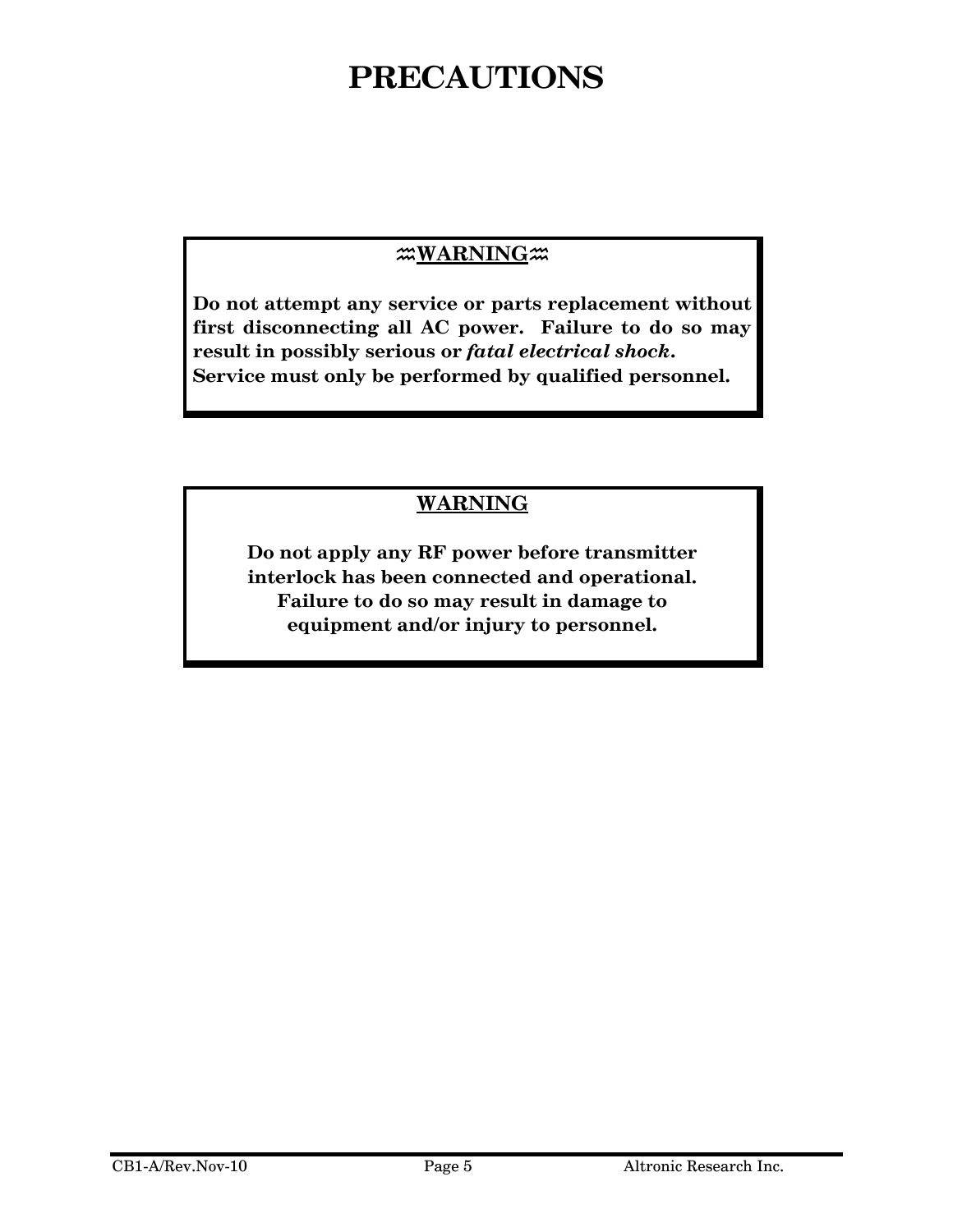# **INTRODUCTION**

This handbook was prepared for technical personnel as an aid in understanding and performing installation, routine operation and maintenance procedures for the OMEGALINE® Model CB1-A Control Box. We do not recommend the operation of this system by personnel who have not been trained to operate the transmitter to which the system is connected. High voltages and hot water or steam may be present in the event of failure of some components of the system.

# **SECTION I**

#### **DESCRIPTION AND LEADING PARTICULARS**

- 1-1. Purpose and Application of Equipment. The OMEGALINE® Model CB1-A Control Box is designed to delay application of electrical energy to water-cooled coaxial load resistors until a sufficient period of pump operation time has elapsed for coolant flow to stabilize.
- 1-2. Equipment Supplied. The Model CB1-A Control Box is normally supplied for operation on a 120/230 volt, 50/60 Hz supply. The standard cord supplied is configured with a NEMA 5-15P plug.
- 1-3. Equipment Required But Not Supplied. The Model CB1-A Control Box is complete as supplied, but the user must furnish cables to interface with the flow switch and with the transmitter interlock circuit.
- 1-4. General Description. The Model CB1-A Control Box is enclosed in a single steel case. Power connection is made through a 60-inch three-conductor cord with a NEMA 5-15P plug. An inner panel contains a 2 terminal barrier terminal strip for flow switch connection and a 3 terminal barrier terminal strip for interlock connection. Cables for these two functions enter the bottom of the box through individual rubber grommets. A cutout in the inner panel allows access to the time-delay relay for adjustment or replacement.
- 1-5. Electrical Description. The Model CB1-A contains a transformer which furnishes 24 volts AC for the control circuit. The circuit contains the flow switch and time delay relay. The time delay relay controls the interlock relay which is a 24-volt AC relay with single-pole, double-throw (SPDT) 3 ampere terminals. Power is supplied to the transformer primary whenever the unit is attached to an appropriate power supply and the 3 ampere circuit breaker is closed. The interlock lamp will light whenever the unit is attached to a power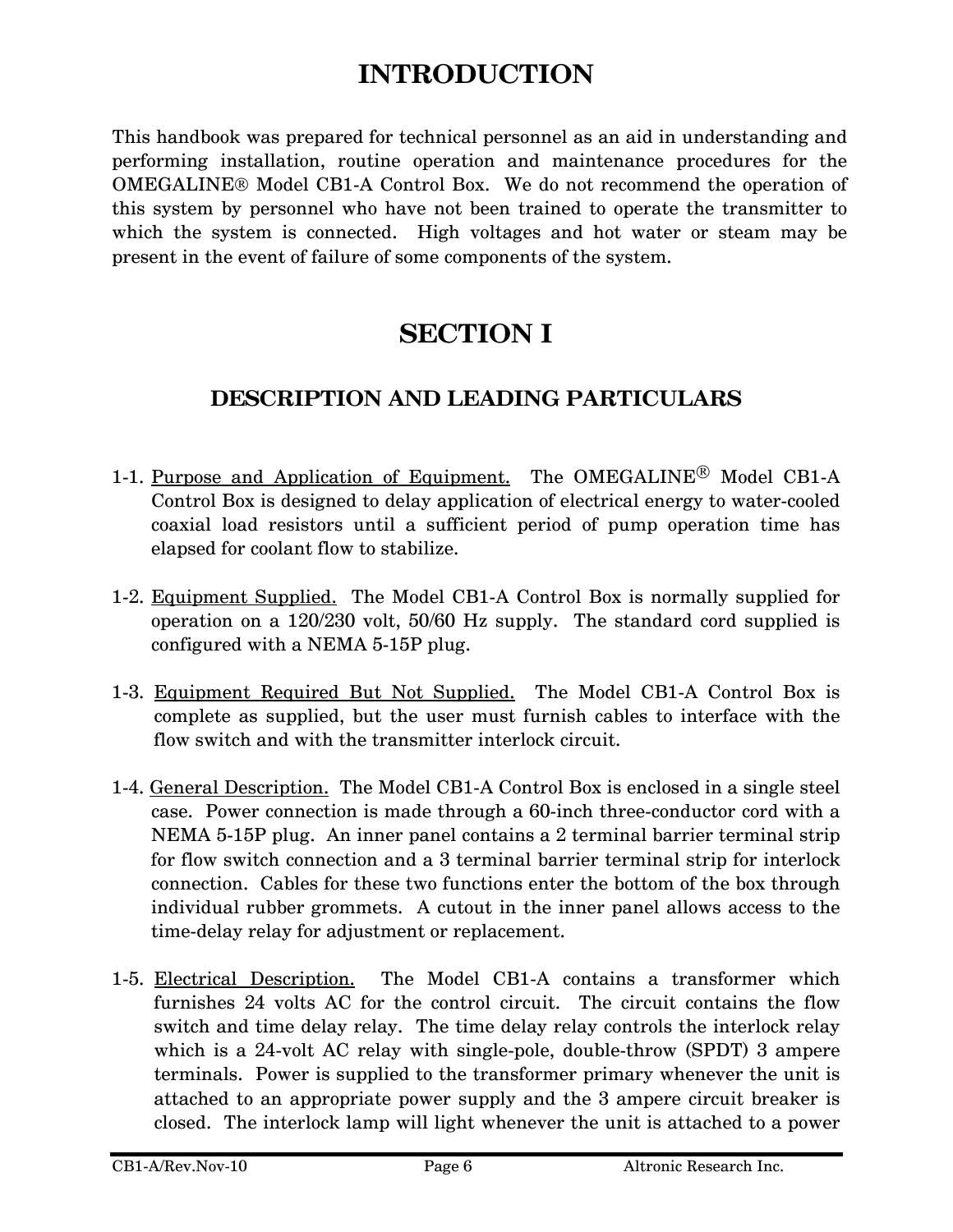source and the time delay is not actuated. Whenever the unit is correctly attached to a power source, flow switch and transmitter interlock circuit, the sequence of operation is as follows: (1) Flow switch senses rated flow and closes contacts. (2) Power (24 VAC) is applied to the time delay relay and timing starts. (3) When timing is complete, time delay relay closes and applies 24 VAC to the interlock relay coil. (4) The interlock relay actuates, providing a switch opening or a switch closing signal for the transmitter interlock circuit.

- 1-6. Mechanical Description. The Model CB1-A is enclosed in a gasketed steel box. It has no mechanical components.
- 1-7. General Principle of Operation. The Model CB1-A is designed to sense the closure of an external switch (normally a flow switch) which starts a timing operation. When the desired time elapses, it causes a SPDT relay to operate. This provides a signal for a transmitter interlock circuit, allowing high power operation. The delay introduced by the CB1-A is designed to prevent application of power to a liquid-cooled coaxial load resistor prior to the establishment of a smooth, continuous coolant flow.
- 1-8. Operating and Adjustment Controls. The only operating control is the power switch on the front panel. It provides AC power to the transformer primary. The only adjustment is the time delay relay adjustment. This is made with a screwdriver applied to the slot in the top of the relay. The maximum delay is 60 seconds (fully clockwise) and the minimum delay is 0.3 second (fully counter-clockwise). We recommend 15 seconds.

#### **CAUTION!**

**Delay adjustment is critical to the proper protection of your coaxial load resistor. Never adjust the relay to operate with less than 7 seconds delay.**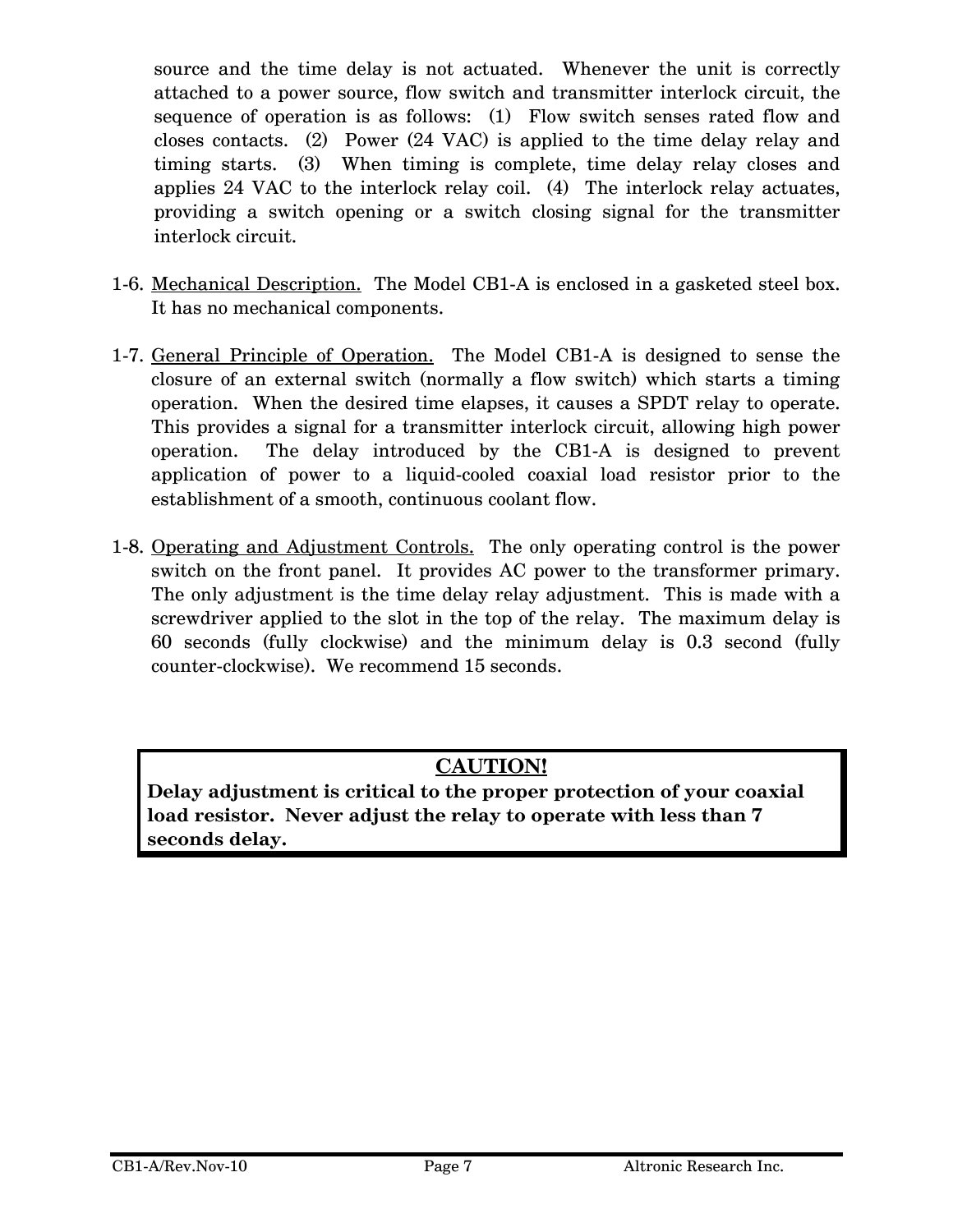## **SECTION II**

#### **TEST EQUIPMENT AND SPECIAL TOOLS**

- 2-1. Test Equipment Required. No special test equipment is required to install, adjust or service this unit. The technician should have a volt-ohm meter to verify system operation.
- 2-2. Special Tools Required. No special tools are required to install, adjust or service the Model CB1-A.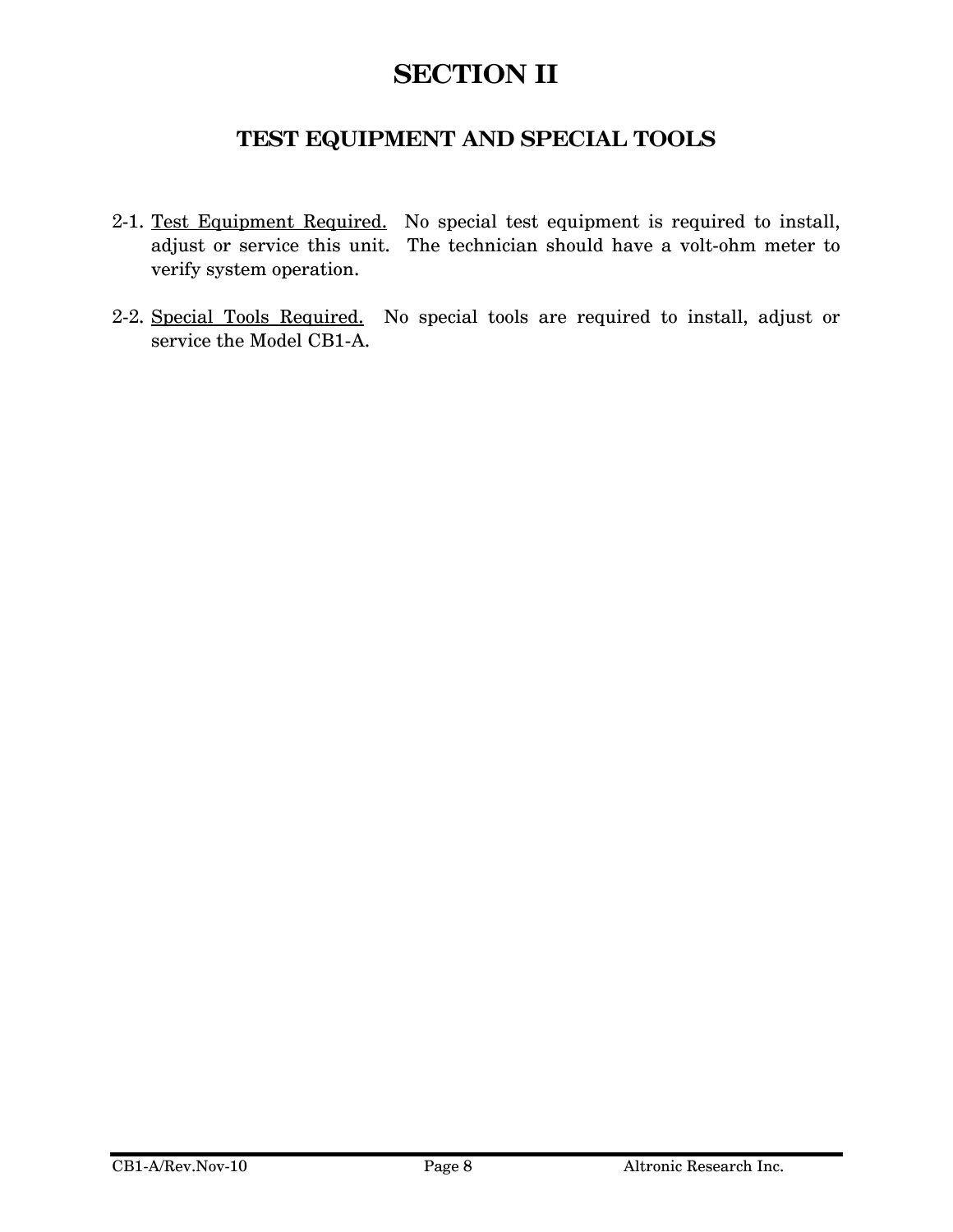## **SECTION III**

#### **PREPARATION FOR USE AND RESHIPMENT**

- 3-1. Unpacking and Inspection. The unit should be handled and unpacked with care. Inspect outer cartons for evidence of damage during shipment. *Claims for damage in shipment must be filed promptly with the transportation company involved*. No internal packaging or bracing is used for shipments and the units should not rattle when being unpacked. Conduct a thorough visual inspection of the unit, paying particular attention to the following items:
	- a. Outer case clean and free of scratches and dents.
	- b. AC cordset and strain relief in place.
	- c. Open case and check for loose or missing screws in inner panel.
	- d. Time delay relay inserted fully into socket.
- 3-2. Pre-installation Tests. Prior to installation, connect the unit to a suitable source of AC power. The interlock lamp should be lighted. Turn the power switch ON. There should be no change. Disconnect the unit from AC power. Attach a wire jumper between the terminals labeled "flow switch". Attach an ohmmeter or low voltage test light to the terminals labeled N.C. Connect the unit to AC power. Turn time delay relay adjusting screw fully clockwise. (This is a plastic potentiometer - do not use force!) Note the time as you actuate the power switch. You should note a change of state of the ohmmeter or test light in approximately 15 seconds. If a different delay interval is desired, adjust the time delay relay and operate the power switch as before.
- 3-3. Installation. The Model CB1-A is enclosed in a gasketed steel box designed to meet various industry standards for moisture resistance and to protect the circuitry within. It is not intended for use or installation in wet, outdoor or hazardous locations. Installation of this unit consists of mounting it securely and attaching cables to the transmitter interlock circuit and to the coolant system flow switch.
- 3-4. Adjustments. The only operating adjustment is the time delay relay potentiometer setting. This adjustment is described in Section 3-2.
- 3-5. Preparation for Reshipment. No special precautions are needed for reshipment. Pack the unit securely with adequate cushioning material. If unit is being returned to the factory for service, enclose an explanation of the problem encountered.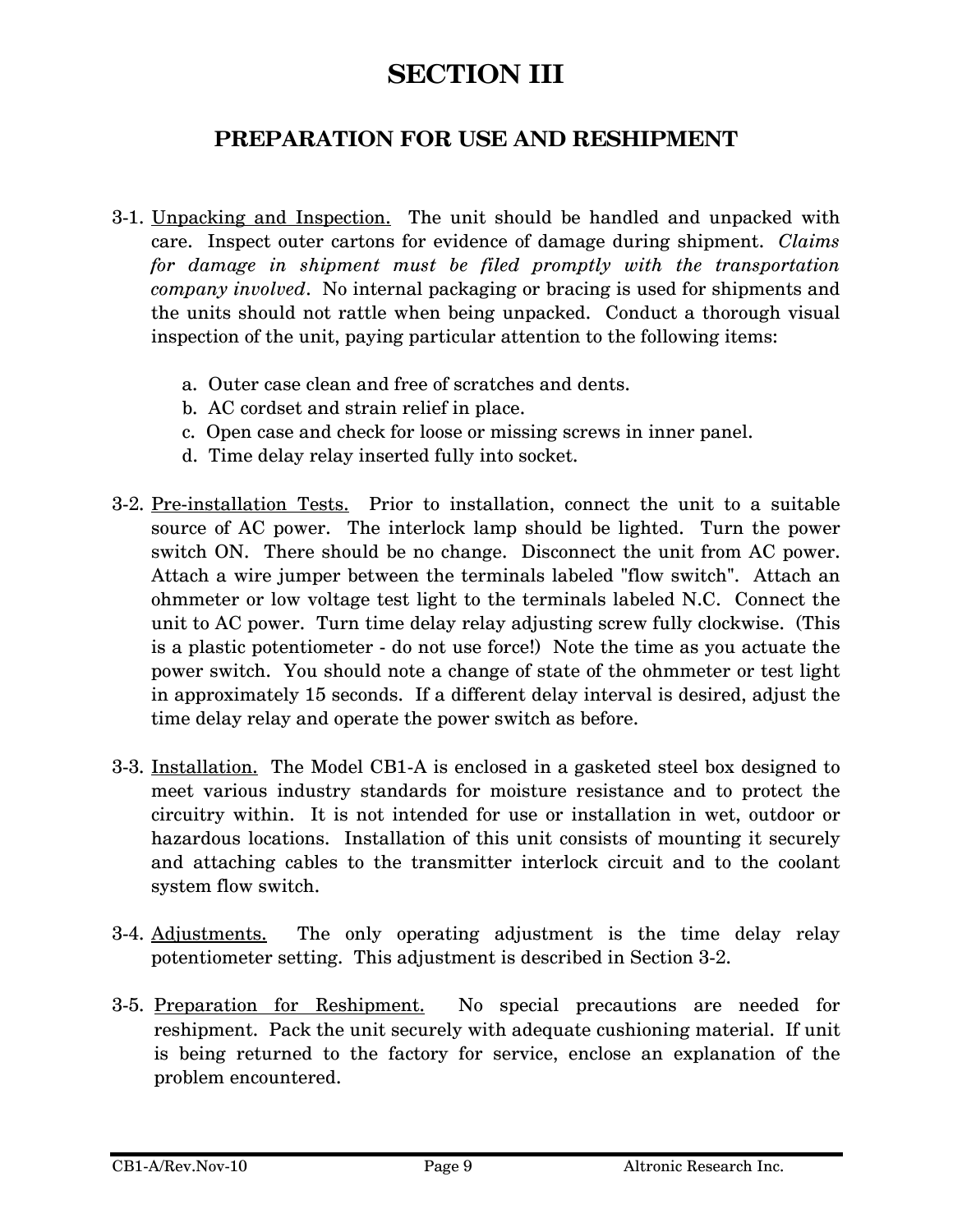

#### **OUTLINE AND DIMENSIONS**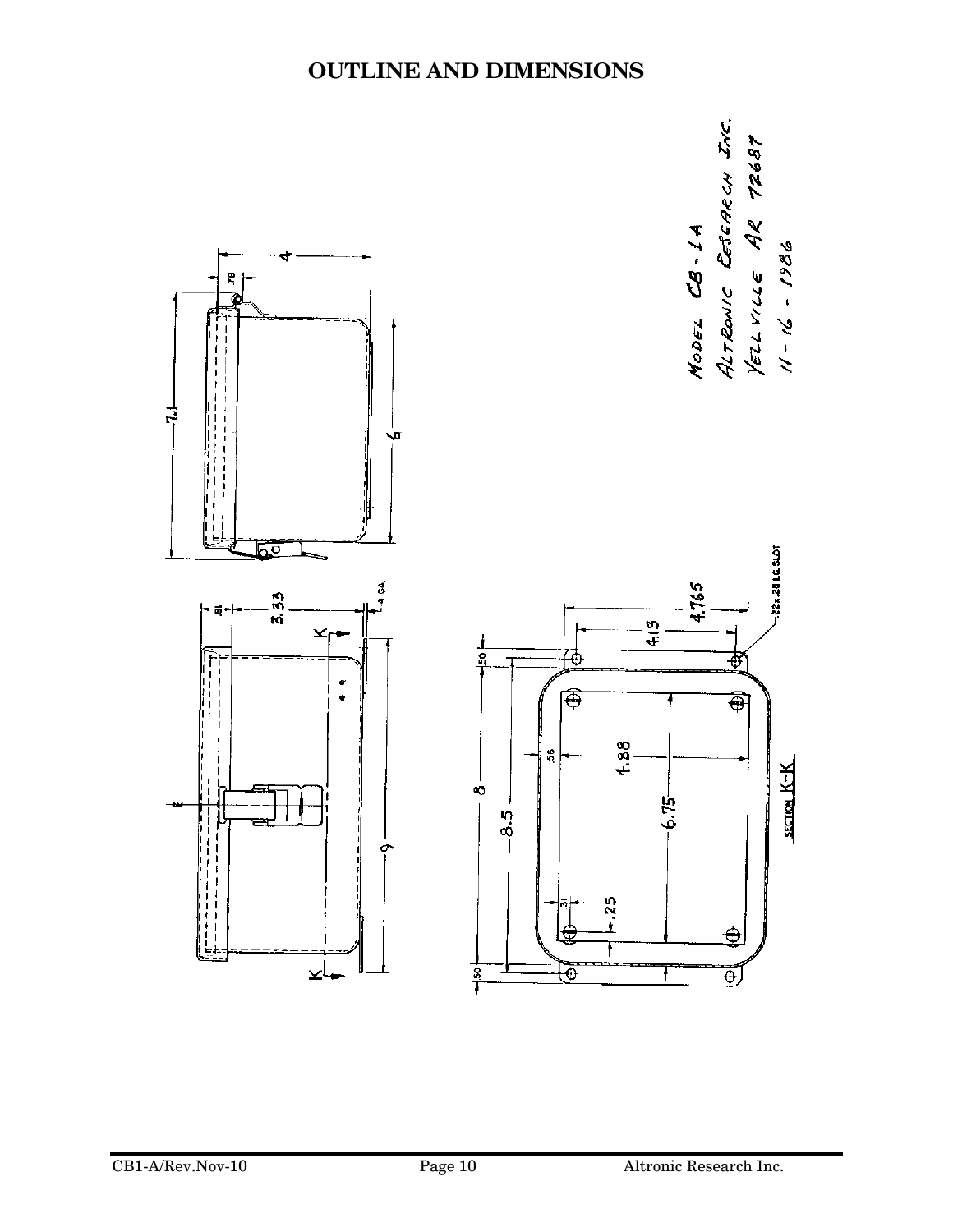#### **SCHEMATIC DIAGRAM**

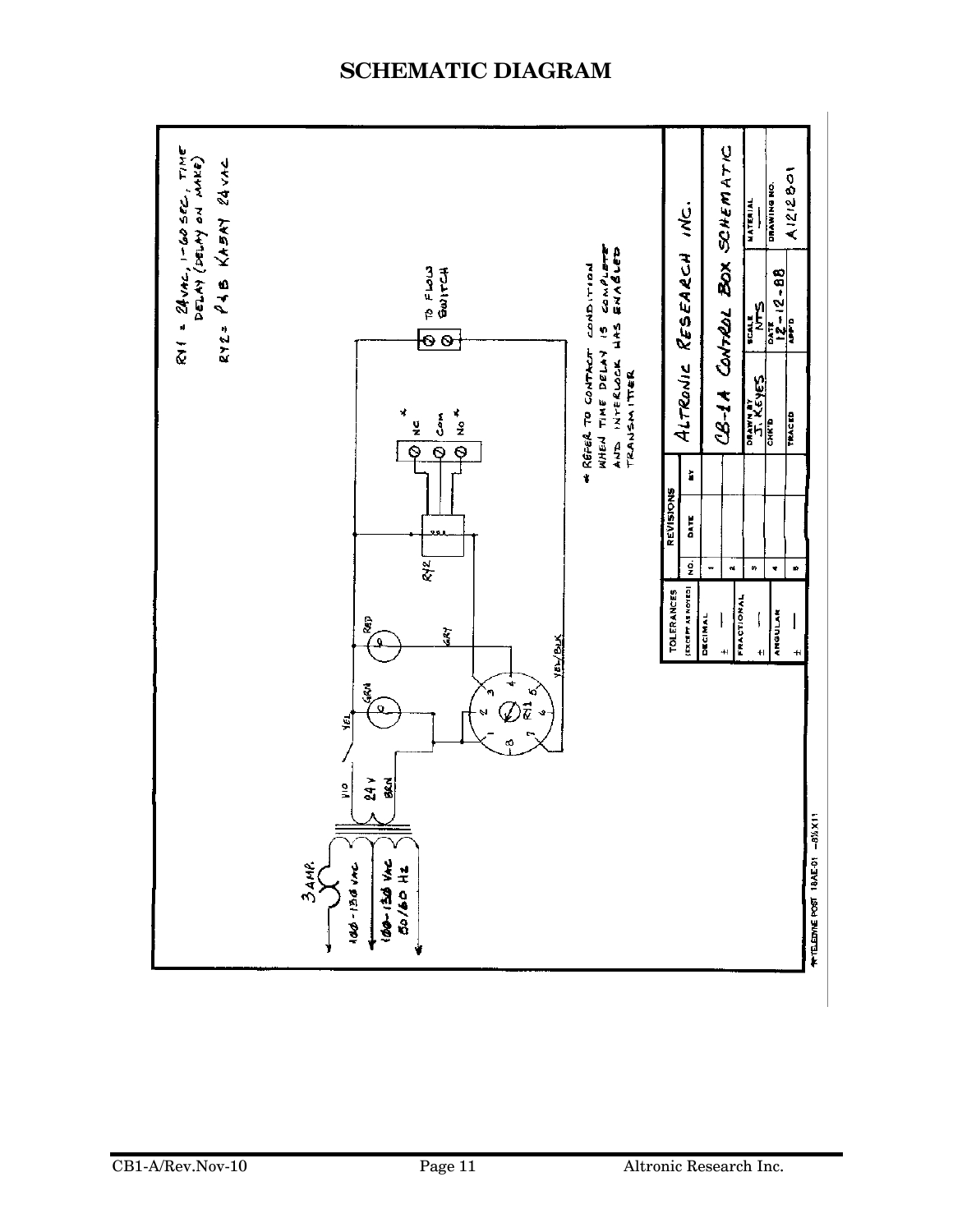#### **REPLACEMENT PARTS LIST**

**(CONSULT FACTORY)**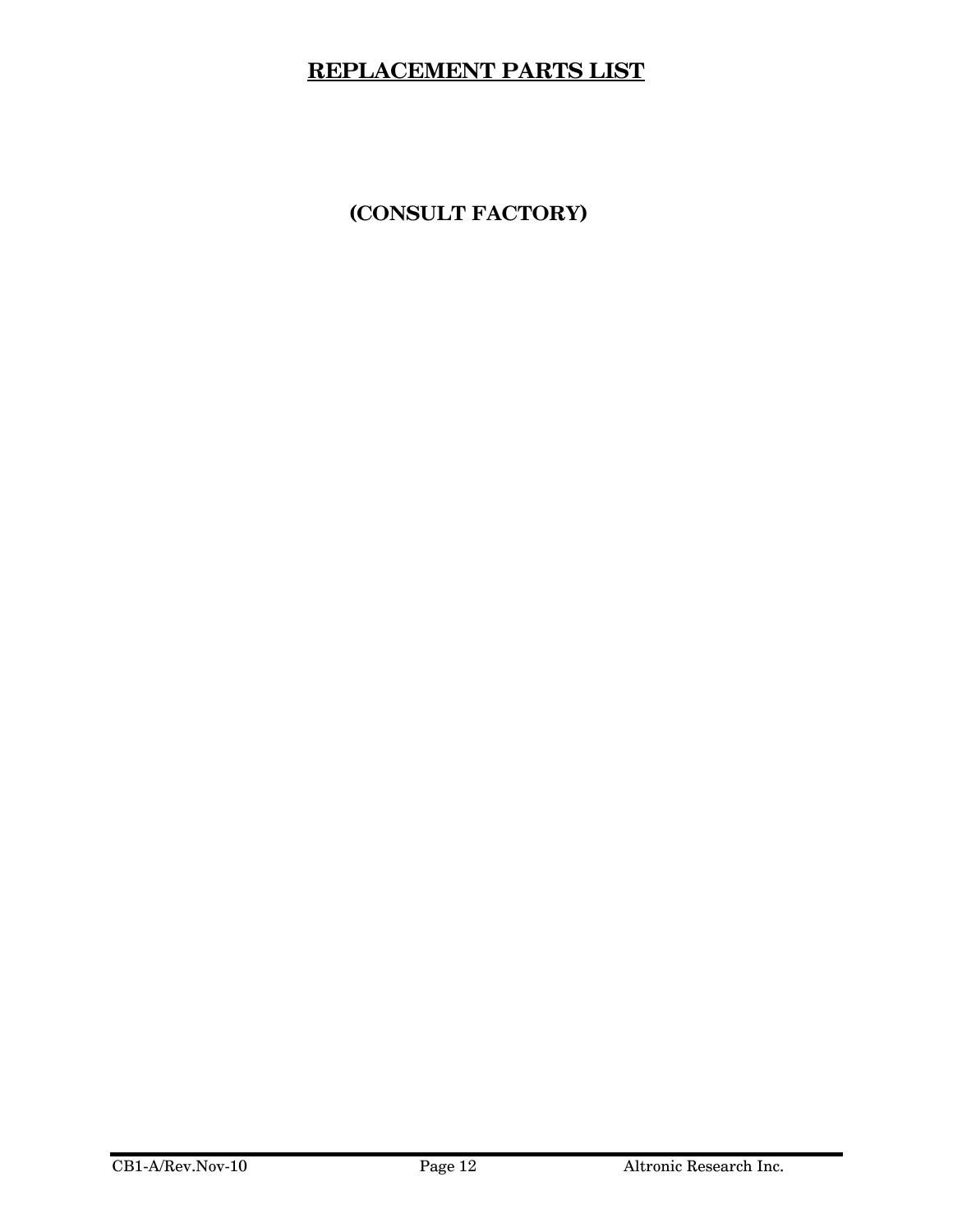## **PARTS BREAKDOWN**



- 
- 
- 
- 
- E. 3 amp Breaker K. Connector
- F. 3 Pin Interlock Connections L. Transformer
- A. Interlock G. 2 Pin Flow Sensor Conn.
- B. On/Off H. Gromets
- C. Power I. Interlock Relay
- D. Time Delay Relay J. Time Delay Relay Socket
	-
	-